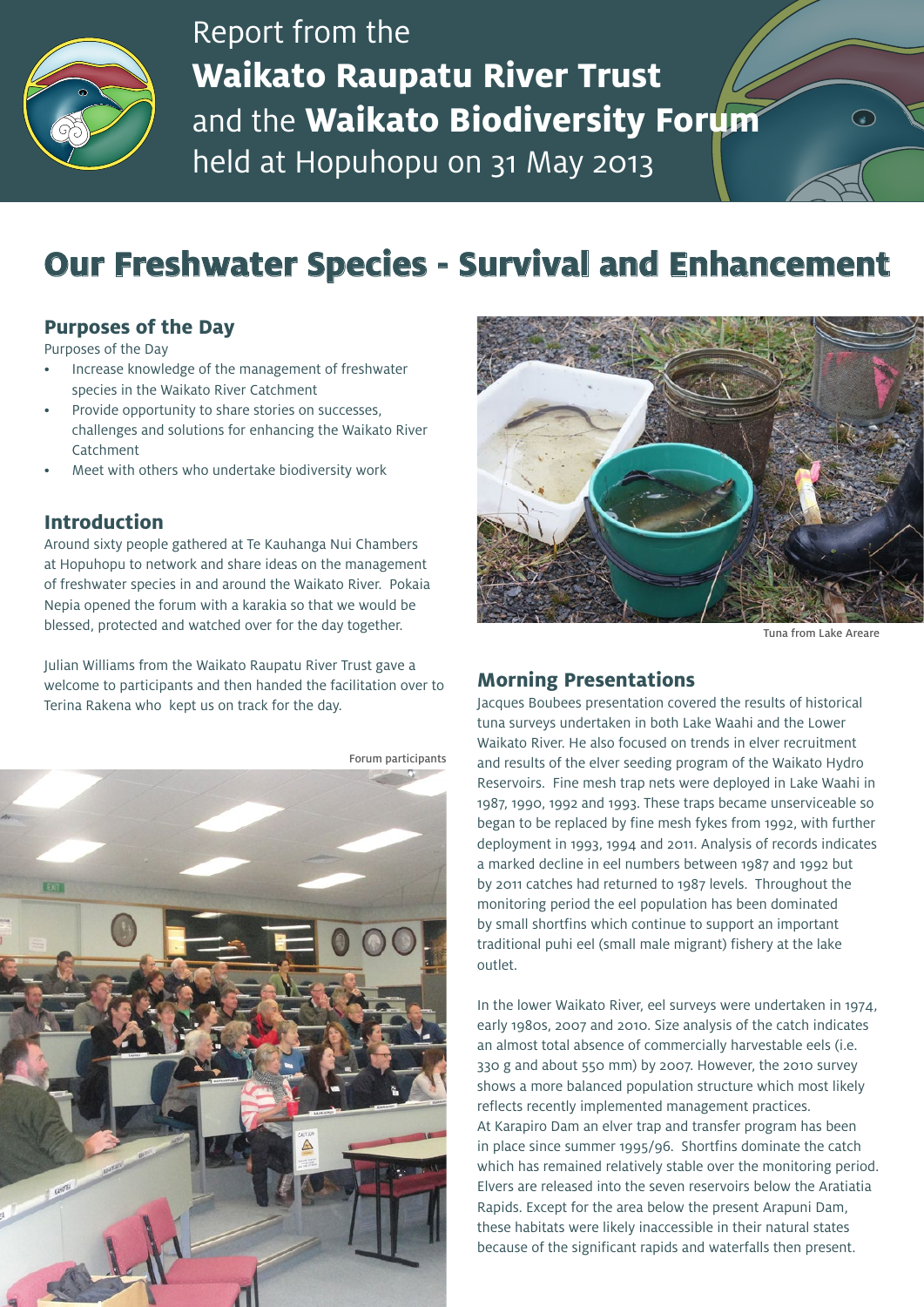

Terina Rakena facilitating the hui

The reservoir now supports a commercial fishery of about 25 tons, and both the reservoir and the tributaries provide for customary take. However, studies undertaken in Lake Arapuni under a partnership with Mighty River Power and the river iwis indicate that survival of released elvers is only in the order of 5%. Growth rate has also decreased markedly since the first releases were made. This slow growth rate contrasts with that of newly seeded farm ponds where eels achieved the same size in one year, whereas it takes six years in the reservoir. Overall, the studies indicate that there are more recruits than available habitat. To maintain, let alone, increase the tuna population what little aquatic habitat is left must be retained. Emphasis should be given to restoring bare and eroding stream and river banks over removal of existing exotic species that do provide excellent cover for eels. An extensive network of farm ponds should also be created throughout the catchment.

Nicholas Manukau gave us detail of the Waikato-Tainui (Waikato River Fisheries) Regulations 2011 which were developed by both Waikato-Tainui and the Crown, as a co-management arrangement that allows Waikato-Tainui to manage their fisheries resources and carry out customary food gathering practices. The regulations allow Waikato-Tainui to:

- 1. Manage Waikato-Tainui customary fishing within the Waikato-Tainui Fisheries Area through the issuing of customary fishing authorisations; and
- 2. Recommend to the Minister the establishment bylaws which may restrict or prohibit fishing

(managed under the Fisheries Act 1996) for the whole or part of the Waikato-Tainui Fisheries area to which the regulations apply. The regulations apply to the Waikato-Tainui Fisheries Area which includes the Waikato River between Karapiro and Te Puaha o Waikato, the Waipa River to the Puhinui stream, including the streams and lakes in the catchment.

The regulations also provide for the Waikato Raupatu River Trust (the Trust) on behalf of Waikato-Tainui to appoint marae based Kaitiaki who will be responsible for managing customary fishing within the Waikato-Tainui Fisheries Area. The appointed Kaitiaki together with the Trust will manage customary fishing through the issuing of customary fishing authorisations (whakaaetanga) and will also create bylaws to manage fisheries resources under the Fisheries Act 1996.

The Trust has the power under the regulations to propose bylaws within the Waikato-Tainui fisheries area. The Trust may propose bylaws to restrict or prohibit the taking of fisheries resources from fisheries managed under the Fisheries Act 1996 in the Waikato-Tainui fisheries area. The restrictions or prohibitions must be consistent with the Waikato-Tainui environmental plan. The restrictions or prohibitions must also be necessary for ensuring sustainable and cultural reasons and cover:

- the species of fisheries resources that may be taken
- the quantity of fisheries resources that may be taken
- the size limits on the fisheries resources that may be taken
- the method by which fisheries resources may be taken.

To date Waikato-Tainui through the Trust and Kaitiaki have met with stakeholders on a range of bylaw ideas. The Trust will release its proposed bylaws around August for consultation.

Cheri van Schravendijk-Goodman covered whitebait management. Whitebaiting on the Waikato River is a keystone activity for the peoples of Te Puuaha o Waikato. And, serving matamata (whitebait) is a tradition for which the marae of the area are renowned. It is commonly understood that there are five Galaxiid species that make up the typical whitebait 'catch' - iinanga, giant, short-jawed and banded kookopu and koaro. However, the lesser understood harvest within the activity of traditional whitebaiting can include porohe (common smelt), tunatuna (glass eels), mullet and kahawai, and valued plant species. Whitebaiting is more than 'just fishing' – it is an activity that brings together whaanau for the intergenerational sharing of traditions, learning of new skills (swimming and boat rowing), the telling of stories about those who have passed, and dreams for those to come. Most importantly, it is a way to freely express their relationship with Te Awa Waikato. This is what it means to 'eat with their tuupuna'.

Wayne Bennett presented an overview of the planting guidelines for the Lower Waikato River, recently prepared for the Department of Conservation and funded by Waikato District Council. These guidelines closely follow the natural native vegetation of the area, are designed for the unique conditions adjacent to the river and provide guidance to recreate a natural, authentic and resilient native plant community. There are three planting guides for the following sections of the Waikato River:

Waikato River Mouth to Tuakau Bridge Tuakau Bridge to Ngaruawahia Ngaruawahia to Tamahere

And one guide for the Lower Waipa River: Whatawhata to Ngaruawahia The guidelines are available on the internet at; http://www.doc.govt.nz/getting-involved/volunteer-join-or-starta-project/grow-native-plants/local-planting-guides/ecologicalrestoration-in-the-waikato/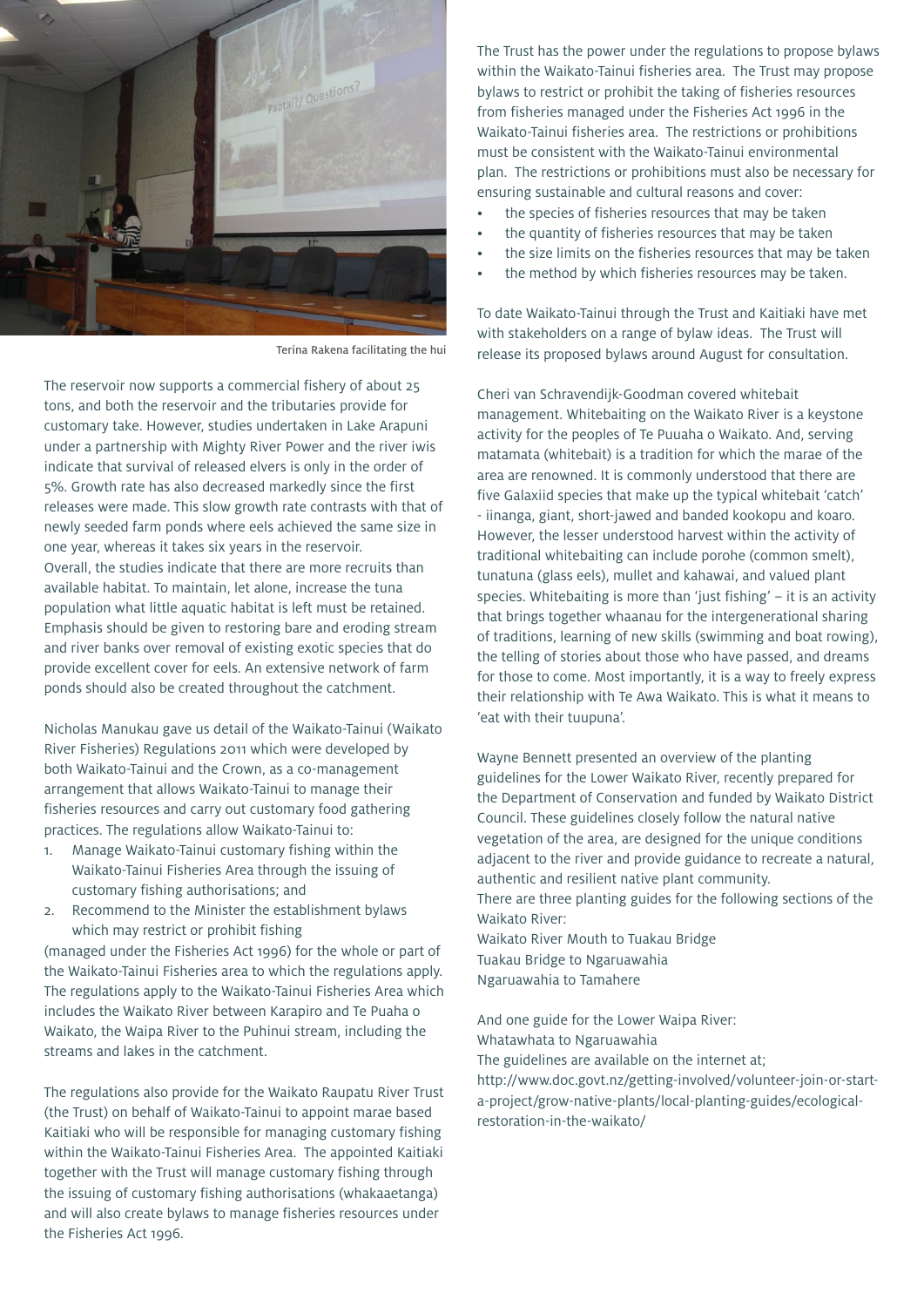

#### Field trips

John Gumbley lead the field trip to Lake Areare is a 33ha peat lake (catchment 268.2ha) that forms part of the Horsham Downs peat lake complex. It is the largest of the eight peat lakes associated with the historic Kainui peat bog. The lake ranks 33rd out of 96 lakes in the Waikato region for biodiversity management. Its hypertrophic (nutrient) state and ecological condition means that it is very high in nutrients and seriously degraded. Despite that, important natural values exist including a good tuna population. The principle threats to its condition include a lowered lake level, reduction in the peat margin, very limited natural margin habitat (<5 % of the catchment is in natural vegetation), high sediment and nutrient input from the mainly dairying catchment and the presence of pest fish and weeds. An inter-agency action plan has been developed to undertake restoration of the lake and its margins. Funding from the Waikato River Authority and Fonterra will see a substantial increase in restoration activity over the next few years. Already over 15,000 plants have been planted in the past 3 years.

Wayne Bennett led the second field trip which visited two restoration sites on the Waikato River at Huntly and Ngaruawahia. The first site visited has been the subject of weed control over the past two years in preparation for planting, which has just started. Planting will continue over the winter and progress to the lower levels of the riverbank as winter flow levels recede. This was a very weedy site with blackberry, wandering jew, jasmine and honeysuckle The second site was planted around twelve years ago. A nearby stand of riparian native forest was used as a template for this project. The early colonising species like karamu are now dying off, giving way to the second generation mahoe and mapou. Kahikatea and other trees are growing but not yet dominating the site.



John Gumbley explaining the condition of Lake Areare **Mike Lake Areas** Mike Lake describing netting techniques at Lake Areare

### Afternoon Presentations

Bruno David's presentation began with detailing current problems for maintaining freshwater biodiversity within the Waikato catchment. His presentation provided options for potential remediation which primarily focussed on issues with maintaining river connectivity (fish passage), instream habitat and controlling invasive fish species.

With respect to fish passage, potential use of mussel spat ropes to address both culvert perching and laminar flows within pipes was described. The problem and their uses was demonstrated through photos and video footage taken during lab and field trials. To address issues with loss of instream habitat for fish Bruno discussed some artificial habitat features that can be placed within stream banks to improve habitat diversity and possibly local fish abundance. He briefly profiled two current urban projects where these features 'kokopu condos' and 'tuna townhouses' have been installed (part funded through the WRA) and showed some brief video of their use by fish. Lastly invasive fish were discussed with results of another part WRA funded project (Carp-n Neutral) detailed. Invasive fish were captured via an automated capture system that was designed to allow free passage of native fish but screen out target invasive fish. Invasive fish are fed into a bacterial digester and the granular fertiliser produced by the process has been used to propagate native plants which have been planted at the demonstration site at Lake Waikare. This is New Zealand first Invasive Fish Recycling Centre and demonstrates the type of technology and thinking that needs to occur elsewhere in the lower Waikato catchment to control invasive fish and minimise their environmental impact.